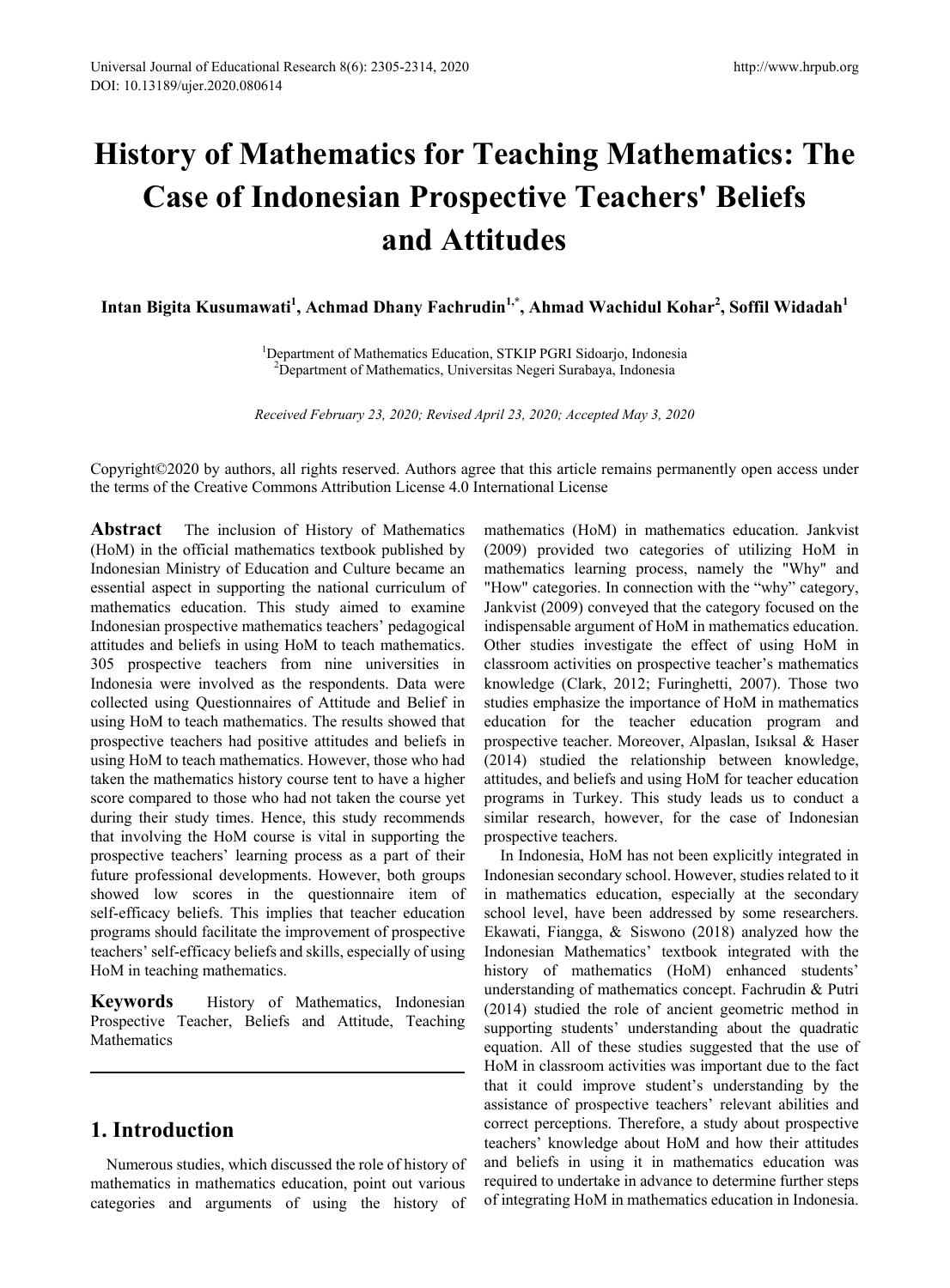In attempt to reveal the potential benefits of HoM in teaching mathematics, some programs by utilizing it have been conducted. For examples, Fachrudin *et al* (2018) developed an instructional design to produce a learning trajectory for Pythagorean Theorem using Babylonian approach under design-based research method. Moreover, Wang *et al* (2018) introduced a framework of a design-based procedure to integrate HoM in an instructional design, covered in an operating model consisting five cyclic stages namely investigation, design, implementation, assessment, and publication. In relation with other approaches to learn mathematics using HoM, Bütüner (2016) found that using concrete learning objects from HoM could improve student's learning attainment in mathematics. In addition, Zangin (2018) portrayed that the use of technology within a dynamic software could be an effective learning tool in studying HoM.

In regard to affective aspects, attempts to investigate individual's affective factors such as attitudes and beliefs become a stepping stone to improve teachers' engagement in incorporating HoM into their teaching practices. In this case, Fraser and Koop (1978) found that teachers gave positive responses to the use of HoM in teaching practice, however, there were still many of them who were not ready to use certain materials in it.

Belief, attitude, emotional states, and values are parts of the affective domain in mathematics education (DeBellis & Goldin, 2006). Lee (2015) said that prospective teachers' belief needs further cares because it becomes an essentially influential factor of teaching. In line with this view, Schoenfeld (1998) defined belief as a mental construct that represents the codification of individual's understandings and experiences. In connection with attitude, DeBellis & Goldin (2006) pointed out that attitudes describe the orientations of a certain set of feelings in mathematics context, which can be positive or negative feelings. This one is different from beliefs, in which beliefs involve the attribution of some external validities to the systems of propositions or other cognitive configurations. This is absolutely different from the common viewpoint that assumes attitudes as predispositions toward certain designs of behavior. Furthermore, attitudes have a stable tendency in terms of adjusting the influence of connections and cognitions, whereas beliefs have regularity and are more stable, very cognitive, and relevant with the influence intertwined in them, as well as contributive to the stabilization.

The mathematics curriculum in Indonesian secondary school has not been explicitly integrated in HoM to attain students' basic mathematics competencies. However, the current Indonesian curriculum, namely *Kurikulum 2013,* has accommodated some historical aspects of mathematics in the learning resources provided by Indonesian government. For example, the official textbook published by Indonesian Ministry of Education and Culture already contains the historical snippets in each chapter of the book, i.e. the exploration of proving Pythagorean Theorem (MoE, 2017). However, Ekawati, Fiangga, & Siswono (2018) conveyed that the use of HoM in this book is for motivational purposes and information about historical facts and some as resources in reinventing specific mathematics concepts. Nonetheless, the existence of HoM in the national curriculum for secondary school actually has been recognized but its realization remains limited to the use of official textbook. In addition, we found that the HoM aspects used in the textbook has not been applied up to the next level of HoM in Mathematics Education, such as the history-based approach for developing mathematics idea (Man-Keung, 2000).

The emerging intentions of improving mathematics learning process by using HoM have been the interest of some Indonesian researchers. For instance, Fachrudin *et al* (2019) developed a learning design of Pythagorean Theorem based on problem solving from HoM. Moreover, Fachrudin *et al* (2018) developed a learning Trajectory of quadratic equations based on Babylonian approach. In addition, the curriculum of teacher education program in Indonesia actually has facilitated the enhancement of prospective teachers' ability in HoM for teaching purposes, even though it has not been integrated in the national curriculum of mathematics education for secondary schools.

The present study focused on the prospective teachers' attitudes and beliefs in using History of Mathematics (HoM) in teaching mathematics. Prospective teachers became the focus of this study as they have already developed a wide range of beliefs about mathematical contents and natures as well as the mathematics teaching and learning experience during their study times. Thus, it will be possibly easier to understand how these beliefs might interact with their beliefs and attitudes toward something deemed as a new program within their course, which is integration of mathematics into pedagogical practice. In addition, the general portrayal of prospective teachers' attitudes and beliefs in using HoM was analyzed to understand the contribution of Indonesian teacher education program on their pedagogical preparedness. Thus, this study aimed to examine Indonesian prospective teachers' attitudes and beliefs in using History of Mathematics (HoM) to teach mathematics.

#### **2. Materials and Methods**

The present study used cross-sectional survey to reveal the prospective teachers' attitudes and beliefs in using HoM to teach mathematics. Such survey design was relevant as this study did not intend to look at certain attitude and belief changes, which might lead to longitudinal survey.

#### **2.1. Participants**

305 prospective mathematics teachers who were taking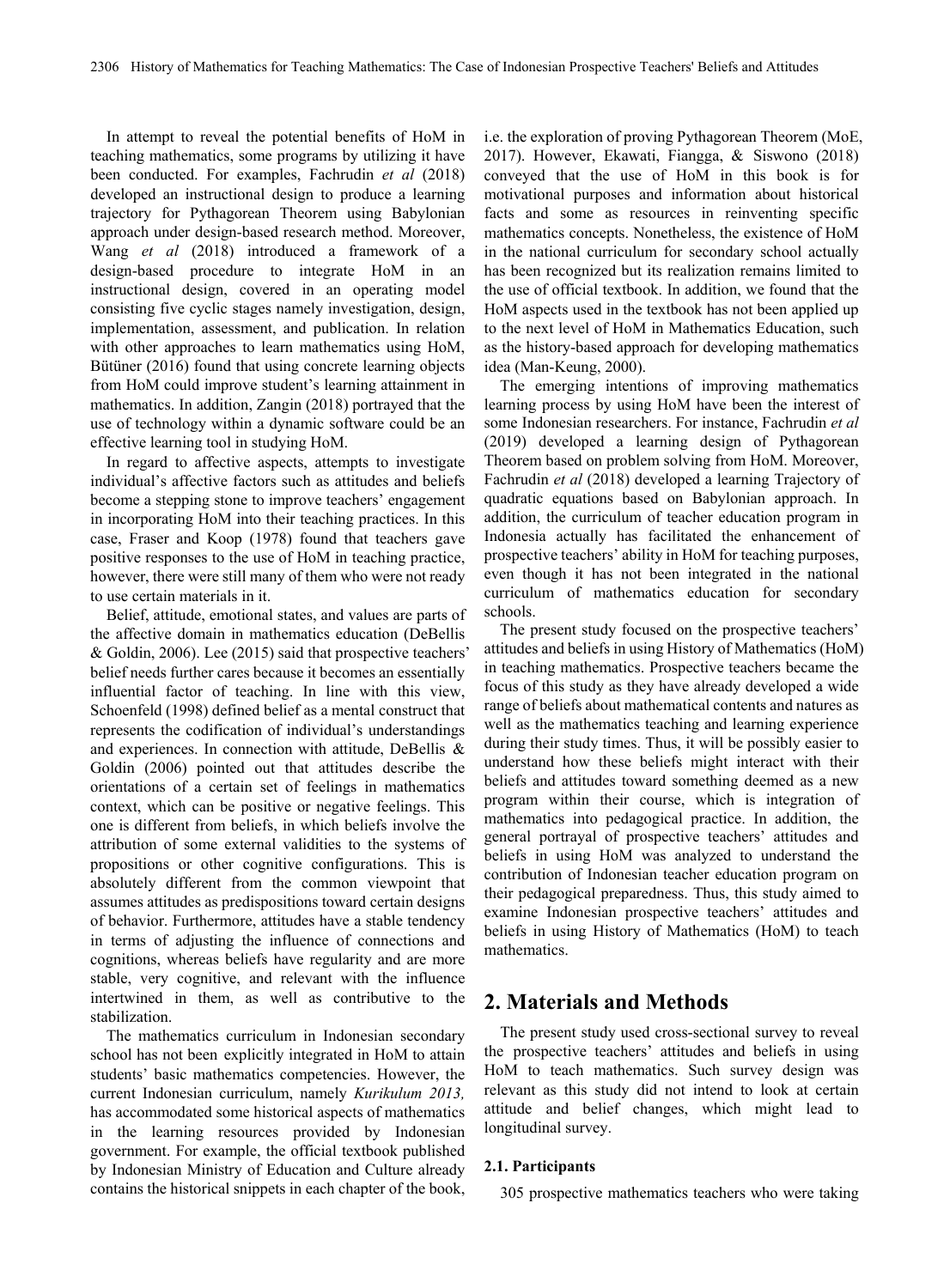mathematics teacher education programs from nine universities in Indonesia were selected as the research respondents based on simple random sampling. The respondents were then to be categorized regarding 'have' or 'have not' taken the History of mathematics (HoM) course. This was to investigate whether or not HoM course in teacher education program influenced their attitudes and beliefs of using HoM in teaching mathematics.

#### **2.2. Instruments and Data Analysis**

This study used attitudes and beliefs questionnaire adapted from Alpaslan, Işıksal & Haser (2011) and Alpaslan, Işıksal & Haser (2014). The validity and reliability of the questionnaire was tested using the Pearson product moment validity test for all items, of which the result of *r* value was greater than .113, meaning the validity of each item at .01 level. The reliability test of the instruments showed a high reliability ( $\alpha$  = .917).

While the initial studies discussed the impacts of gender and education level on prospective teachers' attitudes and beliefs in using HoM in teaching mathematics, the present study analyzed whether the existing experience of 'have taken' or 'have not taken' HoM course in the formal education influenced the level of prospective teachers' attitudes and beliefs. The data were analyzed to investigate the attitudes and beliefs of Indonesian prospective teachers towards the use of history of mathematics in mathematics teaching. The questionnaire did not separate 'Attitude Items' and 'Belief Items' since some items might have overlapped one another related to the definition. The first part of the questionnaires contained demographic questions (e.g. gender, year of study times) and some personal questions about respondents' experience with HoM and its usage for educational purpose. The second part consisted of 33 items of attitude and belief aspects in a form of a five-point Likert's scaling method, which were adapted from Alpaslan et al (2014). The response categories were 'strongly agree' (5), 'agree' (4), 'doubtful' or 'neutral' (3), 'disagree' (2), and 'strongly disagree' (1) for the positive statement category. While the scores for negative statements were 'strongly agree' (1), 'agree' (2), 'doubtful' or 'neutral' (3), 'disagree' (4), and 'strongly disagree' (5).

Thus, the respondents' score would be varied between 33 and 165. The times given for filling out the questionnaire were 25 minutes.

We classified the level of prospective teachers' attitudes and beliefs in using HoM into three categories namely low, medium, and high. Table 1 describes the score ranges for each level.

**Table 1.** Classification of attitude and belief levels based on total and average score

| Level  | Range of average<br>score | Range of average<br>total scores |  |  |
|--------|---------------------------|----------------------------------|--|--|
| Low    | $1 - 2.33$                | $33 - 77$                        |  |  |
| Medium | 2.34-3.67                 | 77.01 - 121                      |  |  |
| High   | $3.68 - 5$                | $121.01 - 165$                   |  |  |

#### **3. Results**

Among 305 respondents, 159 prospective teachers had taken a history of mathematics (HoM) course and the rests had not taken it (see Table 2). In other words, more than half of the prospective teachers got the information about HoM along with the information about its usage for teaching mathematics purpose from their formal education. However, less than 5% of them actively searched for information or publications about HoM and its usage in learning. Furthermore, the data obtained from the questionnaire were analyzed on the basis of how HoM course in the teacher education program affected the prospective teachers' attitudes and beliefs in using HoM in the classroom activities.

**Table 2.** Prospective teachers' knowledge of HoM from formal education

| Have you taken History of Mathematics<br>(HoM) course in your study? |            |         |
|----------------------------------------------------------------------|------------|---------|
| Answer                                                               | Percentage |         |
| Yes                                                                  | 159        | 52.13%  |
| No                                                                   | 146        | 47.87%  |
| Total                                                                | 305        | 100.00% |

**Table 3.** Presents the comparison of average score and average of total scores based on three groups: all respondents, those who had taken HoM, and those who had not taken HoM course

|                                                                                         | Group           |                |                    |  |
|-----------------------------------------------------------------------------------------|-----------------|----------------|--------------------|--|
|                                                                                         | All respondents | Have taken HoM | Have not taken HoM |  |
|                                                                                         |                 | course         | course             |  |
| Average of total score of attitudes and beliefs in<br>using HoM in mathematics learning | 115.387         | 117.037        | 113.589            |  |
| Average score of attitudes and beliefs in using<br>HoM in mathematics learning          | 3.496           | 3.5466         | 3.4424             |  |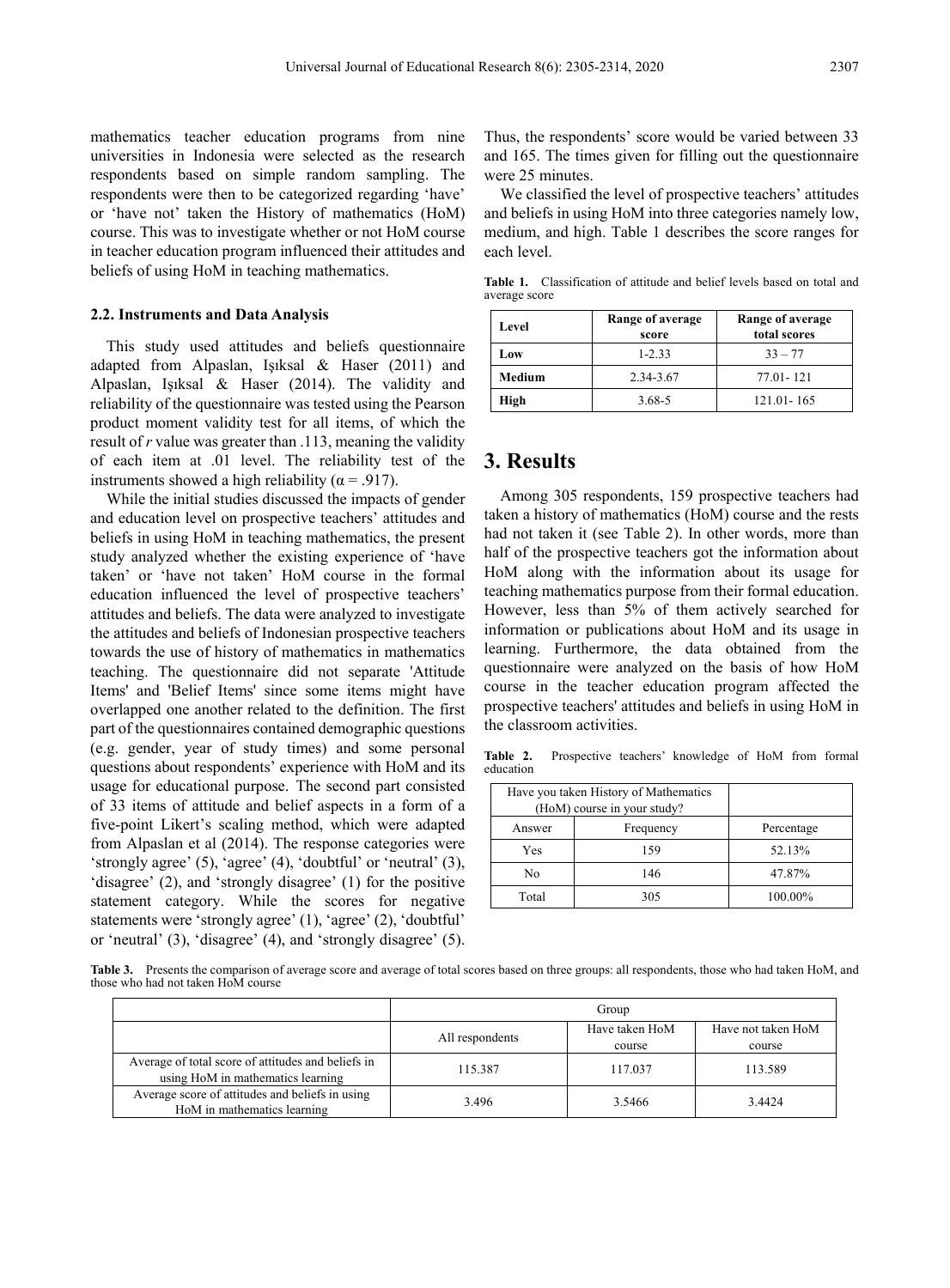Based on the 33 statements in the questionnaires, it was found that the average of total scores of those included in a group 'have taken HoM course' was higher than those who had not taken HoM course, even though both groups were in the category of medium level.

For further analysis, independent sample test was undertaken to reveal whether 'have taken' or 'have not taken' HoM course had a significant effect on the prospective teachers' attitudes and beliefs in using it in teaching mathematics.

Table 4 shows that there were significant differences between the two groups. Some differences involved the prospective teachers in the 'have taken course' group, who gave a high rating on several items, for example *'By integrating the history of Mathematics in mathematics education displays a realistic and comprehensive picture of mathematics itself*', *'History of mathematics should be integrated in mathematics learning*', and *'Comparison between the old and modern concepts of mathematics helps*

*students understand math*', while the 'have not taken' group responded with a medium score.

In accordance with the result of independent sample t-test, prospective teachers who had taken HoM course tent to have higher attitudes and beliefs in using HoM to teach mathematics compared to those who had not taken the course during their formal study times. Those who had not taken the course were due to the fact that the curriculum of some mathematics teacher education programs did not include HoM in the curriculum. Therefore, this study recommended including HoM course as a subject in the teacher education program, especially about the aspects discussing the use of history in learning mathematics.

To underline a number of statement items that have similar respond from all groups of prospective teachers, first, Table 1 describes several statement items that received very positive responses or high scores from the respondents.

|                                      | Group                     | λI   | Mean $(M)$ | Std. Deviation |
|--------------------------------------|---------------------------|------|------------|----------------|
| Attitude and beliefs in using HoM in | Have Taken HoM course     | l 59 | 3.5466     | .44629         |
| Mathematics Teaching                 | Have not taken HoM course | 146  | 3.4424     | 46066          |

**Table 4.** Independent Sample Test

|                                   |                                   | Levene's Test for<br>Equality of<br>Variances |      | t-test for Equality of Means |         |                      |                    |                          |        |                                                       |
|-----------------------------------|-----------------------------------|-----------------------------------------------|------|------------------------------|---------|----------------------|--------------------|--------------------------|--------|-------------------------------------------------------|
|                                   |                                   | $\overline{F}$                                | Sig. | t                            | df      | Sig.<br>$(2-tailed)$ | Mean<br>Difference | Std. Error<br>Difference | Lower  | 95% Confidence Interval<br>of the Difference<br>Upper |
| Attitudes and<br>beliefs in using | Equal<br>variances<br>assumed     | .485                                          | .487 | 2.006                        | 303     | .046                 | .10421             | .05195                   | .00198 | .20644                                                |
| HoM in<br>Mathematics<br>Teaching | Equal<br>variances not<br>assumed |                                               |      | 2.003                        | 298.894 | .046                 | .10421             | .05202                   | .00183 | .20658                                                |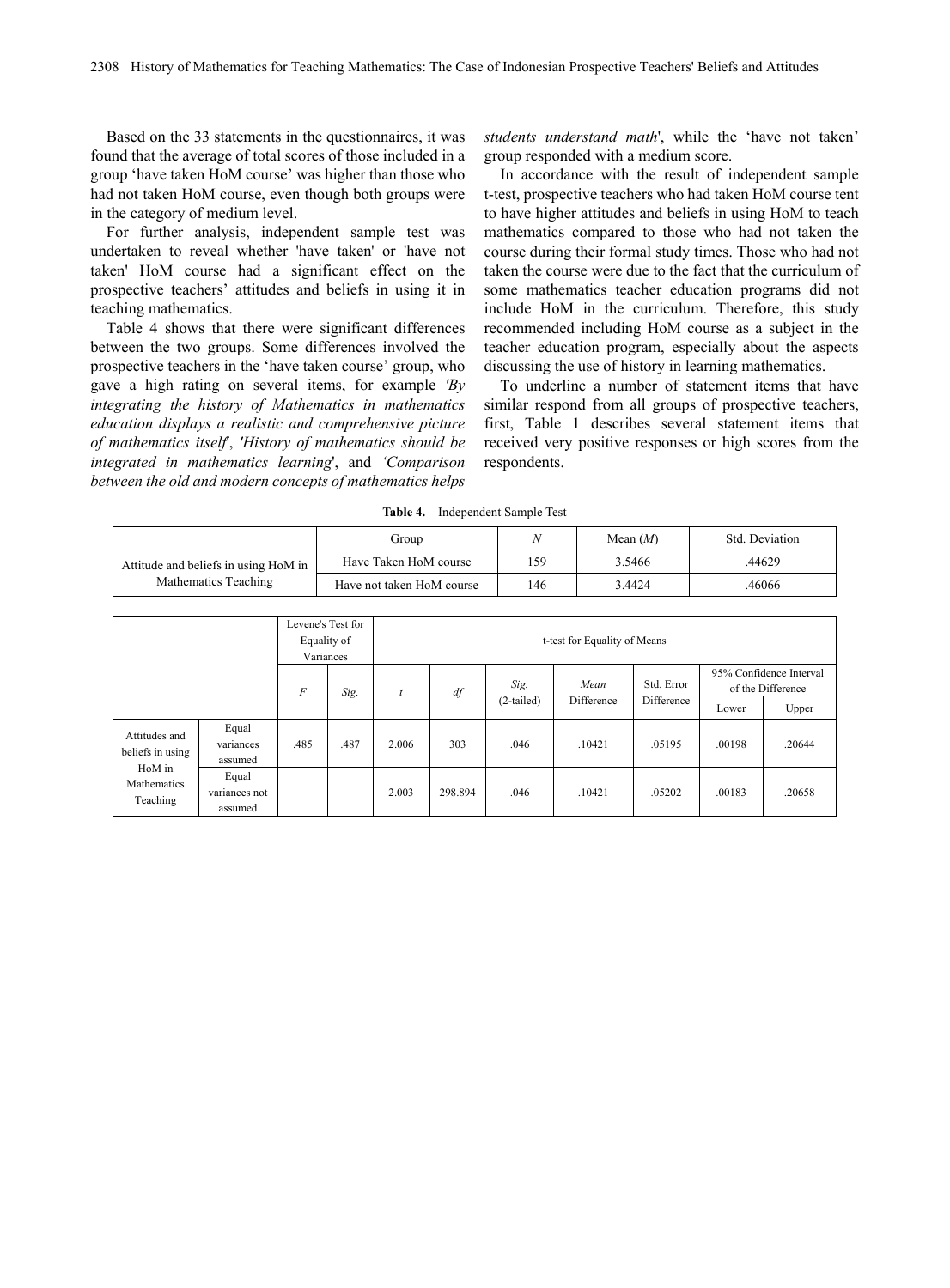|                                                                                                                                                                                   | Average score of positive response |                                 |                             |  |
|-----------------------------------------------------------------------------------------------------------------------------------------------------------------------------------|------------------------------------|---------------------------------|-----------------------------|--|
| <b>Statements</b>                                                                                                                                                                 | All participants                   | <b>Have taken HoM</b><br>course | Have not taken<br>HoMcourse |  |
| Having knowledge of the history of mathematics gives an idea of<br>the importance of mathematics in everyday life.                                                                | 3.85                               | 3.83                            | 3.88                        |  |
| The use of history of mathematics in classroom contributes<br>positively to the mathematics learning by providing the different<br>views and ways in presenting certain material. | 3.84                               | 3.91                            | 3.77                        |  |
| Realizing that the great mathematicians also made a mistake (in<br>mathematics) can increase student's motivation in learning<br>mathematics.                                     | 3.87                               | 3.92                            | 3.82                        |  |
| Studying the history of mathematics can enrich the prospective<br>teachers' knowledge in preparing the learning material.                                                         | 3.99                               | 4.04                            | 3.94                        |  |
| Prospective teachers must be given a course on how to use the<br>history of mathematics in mathematics education.                                                                 | 3.71                               | 3.72                            | 3.70                        |  |
| The history of mathematics lets the students connect among<br>mathematical concepts and see the close relationship between<br>these concepts.                                     | 3.81                               | 3.87                            | 3.74                        |  |
| The history of mathematics makes students realize that<br>mathematics is a universal product of various cultures and<br>civilizations.                                            | 3.84                               | 3.89                            | 3.79                        |  |
| The history of mathematics helps understand the role and<br>importance of mathematics in society.                                                                                 | 3.80                               | 3.88                            | 3.72                        |  |
| The history of mathematics allows students to reinvent the<br>concept of mathematics by using their talents and experiences.                                                      | 3.77                               | 3.83                            | 3.71                        |  |
| Prospective Teachers should have knowledge and idea of the<br>development of the concepts.                                                                                        | 3.77                               | 3.85                            | 3.68                        |  |

**Table 5.** Statement Items that Had Similar Responses from All Groups of Prospective Teachers

**Table 6.** Some Statement Items where All Groups Showed Low Score

| <b>Statements</b>                                                                                                                                                      | Average score of negative responses |                                 |                                     |  |  |
|------------------------------------------------------------------------------------------------------------------------------------------------------------------------|-------------------------------------|---------------------------------|-------------------------------------|--|--|
|                                                                                                                                                                        | All participants                    | <b>Have taken HoM</b><br>course | Have not taken<br><b>HoM</b> course |  |  |
| It is difficult to integrate the history of mathematics into<br>mathematics education.                                                                                 | 3.05                                | 3.09                            | 3.00                                |  |  |
| I do not have any idea about how to use the history of<br>mathematics in classroom (eg, tangram, proof of<br>Pythagoras, the use of tile algebra al khawarizmi, etc.). | 3.11                                | 3.18                            | 3.03                                |  |  |
| I do not know how to integrate the history of mathematics<br>into the process of learning mathematics.                                                                 | 3.07                                | 3.13                            | 3.00                                |  |  |
| I do not have enough information about the historical<br>evolution of the concepts that I will teach in the future.                                                    | 2.84                                | 2.82                            | 2.86                                |  |  |
| Integrating history of mathematics into teaching<br>mathematics increases students' anxiety.                                                                           | 3.28                                | 3.38                            | 3.17                                |  |  |
| If the history of mathematics is integrated with<br>mathematics education curriculum in schools, it will<br>increase the burden of teachers and students.              | 3.08                                | 3.11                            | 3.06                                |  |  |
| History of mathematics-based learning activities does not<br>attract the students' interest.                                                                           | 3.19                                | 3.19                            | 3.19                                |  |  |
| I do not think of to perform a teaching using history of<br>mathematics-based activities.                                                                              | 3.16                                | 3.22                            | 3.10                                |  |  |
| Doing history -based mathematics learning is wasting time.                                                                                                             | 3.27                                | 3.34                            | 3.20                                |  |  |
| Total score                                                                                                                                                            | 116.27                              | 117.89                          | 114.51                              |  |  |

Among the 33 items in the questionnaires, the prospective teachers, regardless they had been taught HoM or not, had a very positive response for 10 statements. Table 5 shows that all groups agreed that the integration of HoM into mathematics learning brought a positive impact in terms of student's motivation, quality, and

meaningfulness of mathematics learning in class. Moreover, it helped students' understand the mathematical concepts.

However, Table 6 portrays some statement items where all groups showed low scores.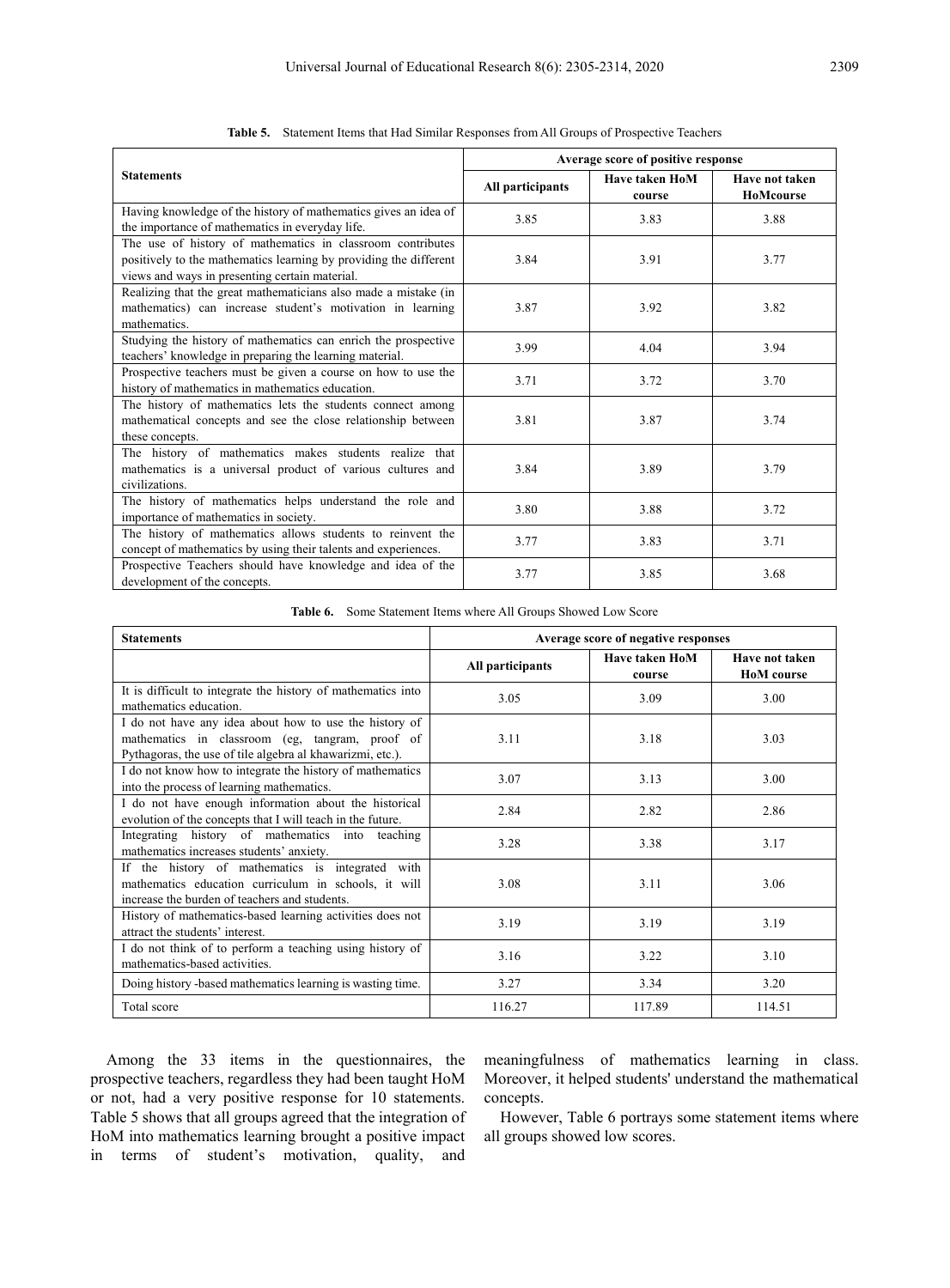

**Figure 1.** The Comparison between 'Attitude and Belief' and 'Self-efficacy'

Table 6 portrays that some statement items that got a low scores included 'I do not have an idea about how to use the history of mathematics in classroom', 'I do not know how to integrate the history of mathematics into the process of learning mathematics', 'I do not have enough information about the historical evolution of the concepts that I will teach in the future', and 'I do not think of to perform a teaching using history of mathematics-based activities'. These statements were actually intended to explore the teachers' self-efficacy in using HoM to teach mathematics. Therefore, this study revealed that both prospective teachers who had taken and not taken the HoM course still had low self-efficacy in integrating HoM into learning. Figure 1 describes the comparison between average score of self-efficacy and non self-efficacy items of Indonesian prospective teachers.

The prospective teachers' responses on the statement items related to the attitudes and beliefs in using HoM to teach mathematics were generally positive (72.10%). However, the statement items related to prospective teachers' self-efficacy in using HoM were still low (60.40%). This was due to the fact that the teachers did not know and felt difficult to find the idea of how to integrate HoM into learning. Lacks of knowledge and experience of using HoM might make them feel difficult in applying HoM for learning purposes. Furthermore, this caused the level of prospective teachers' attitudes and beliefs at medium level.

Related to the prospective teachers' ability in using HoM for teaching mathematics, the respondents were asked about their ideas of using HoM on certain topics in mathematics. They were given some examples of HoM that they knew to be integrated into mathematics learning such as Pythagoras, al Khawarizmi, Fibonacci, and Euclid. Most of them chose Pythagoras as one of the examples of mathematics learning that must be integrated with HoM. However, most of them were not able to mention in details about how the idea was integrated. Based on the analysis, their ability to mention in details about how the idea was

integrated with HoM to teach mathematics remained low. Although, more than half of them got the information about HoM and received information about its usage for teaching purpose. Unfortunately, their ability was still low. This showed that the improvement of HoM course was required in order to realize qualified teacher education program in Indonesia. By evaluating HoM course, the prospective teachers' abilities related to the history of mathematics along with its usage for teaching purposes could be elevated.

The results of Indonesian prospective teachers' attitudes and beliefs in using HoM were in accordance with a research conducted in Turkey, of which the result showed that prospective teacher generally had positive attitudes and beliefs in mathematics education (Alpaslan et al, 2014). Such positive attitudes and beliefs should be perceived since the aspects would be essential in supporting their future professional career as mathematics teacher. Unfortunately, still many of them realized that they had not had sufficient information about the issues.

The low score of self-efficacy in using HoM to teach mathematics showed that they needed to be exposed in numbers of training to accelerate their self-efficacy in using HoM to teach mathematics. Therefore, the teacher education program or college must take advantage of these positive attitudes and beliefs to provide more training for prospective teachers about HoM along with its usage in teaching mathematics. Courses related to HoM should also be given to prospective teachers, for instance, the ideas about how to apply history in teaching and learning process. Thus, the prospective teachers could consider HoM as an alternative solution in their future teaching practice and an effort to develop attitudes and beliefs in using HoM in classroom activities.

#### **4. Conclusions**

Indonesian prospective teachers' attitudes and beliefs in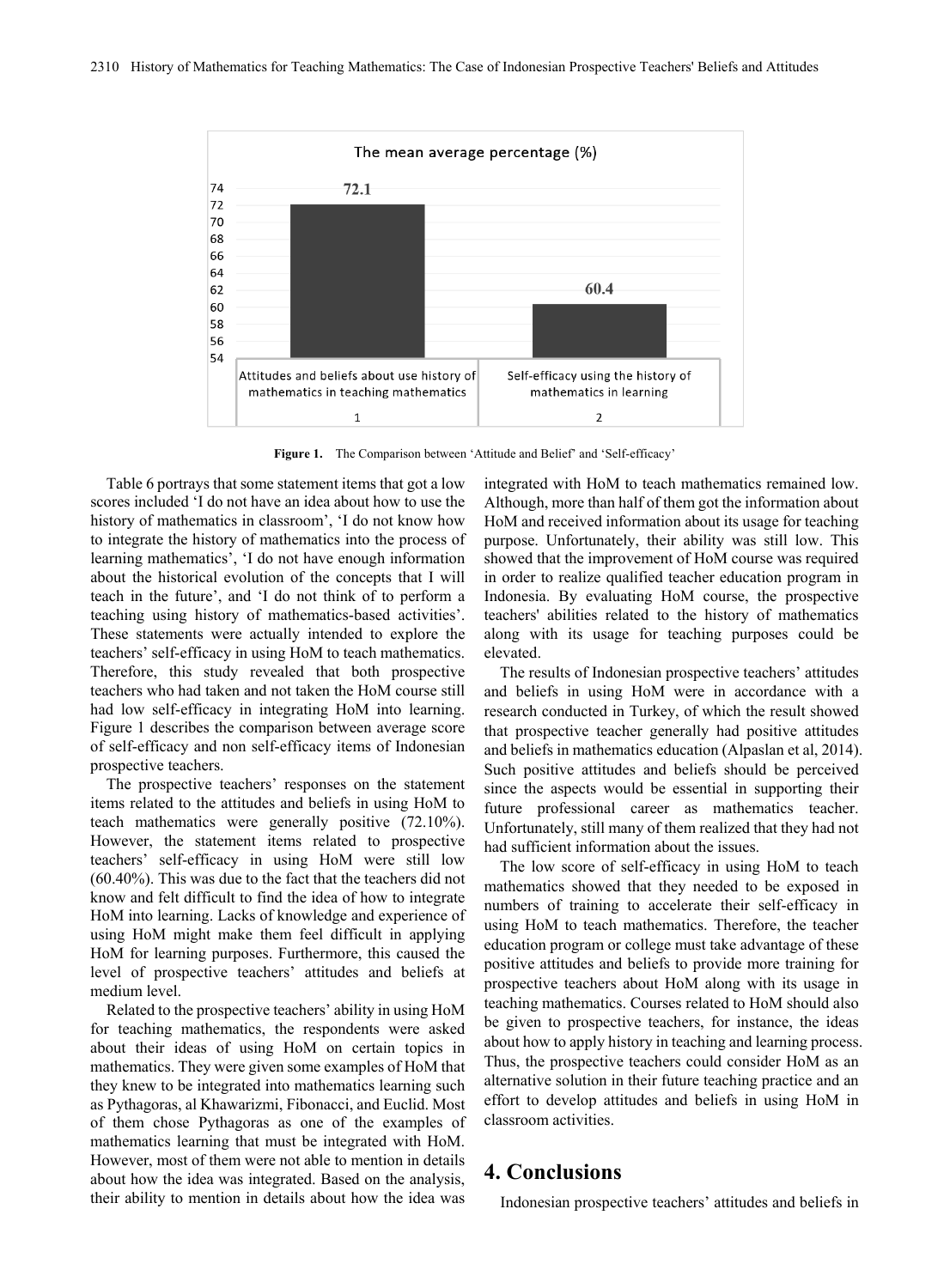using the history of mathematics (HoM) in teaching mathematics are at a medium level. Although, statement items related to self-efficacy in using HoM are still relatively low, whereas the statement items about attitudes and beliefs in using HoM shows positive results. This is due to the lack of knowledge perceived by prospective teachers during lectures about the use of HoM in classroom activities. A number of researchers have conducted studies on prospective teachers' positive attitudes and beliefs along with the benefits of using HoM to teach mathematics such as Man-Keung (2000), Fauvel & Van Maanen (2000), Jankvist (2009), of which the results could be a reference for the teacher education program or college to use HoM and its application during classroom activities.

Considering the low performance of Indonesian

prospective teachers related to the pedagogical knowledge of HoM, the present study suggests the colleges, especially for mathematics teacher education program, to provide a lecture model for the topic of HoM. The model can improve the prospective teachers' ability through designing the learning trajectory based on history of mathematics by following the step of design research. We find the correlation of the stages of the designing process of design research based on Gravemeijer & Cobb (2006) and introducing History of Mathematics in mathematics education based on Furinghetti (2000) (see figure 2). Furthermore, the design can be used as a theory for designing and preparing prospective teachers in using HoM to develop the learning trajectory.



**Figure 2.** The Correlation of the Designing Process of "Design Research" and process of introducing History of Mathematics in mathematics education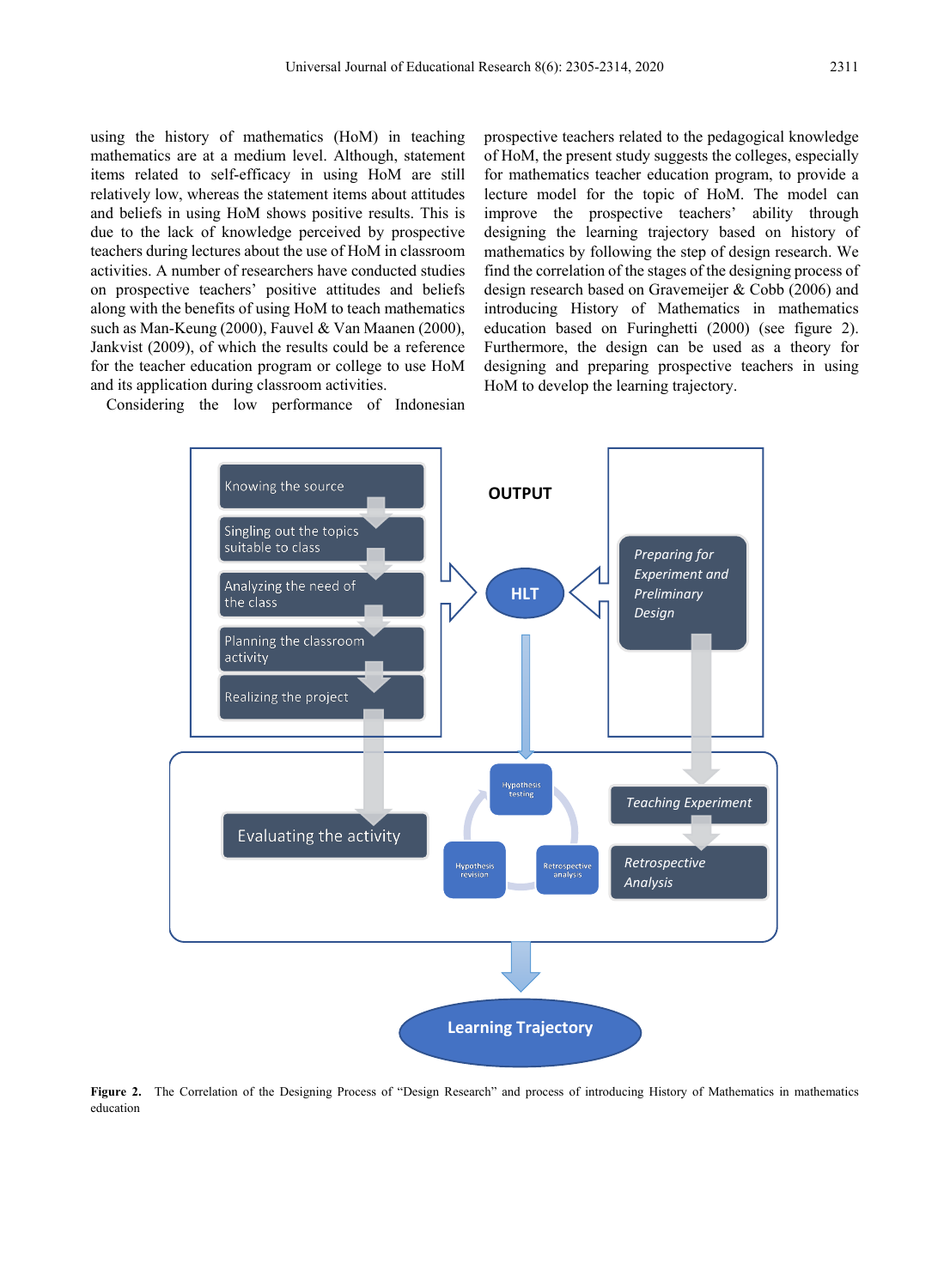By introducing how to develop the design of history-based learning trajectory, Indonesian prospective teachers' pedagogical knowledge and self-efficacy will increase gradually. Moreover, they can use the history of mathematics (HoM) in teaching mathematics up to the development stage of mathematics ideas based on Man-keung (2000) or history-based approach based on Jankvist (2009).

## **Acknowledgments**

The authors would like to thank the Ministry of Research, Technology, and Higher Education of the Republic of Indonesia (Kemenristekdikti) for financially supporting this research.

## **Appendix**

The data of beliefs and attitudes questionnaire

| N <sub>0</sub> | <b>Statement</b>                                                                                                         | Average score of positive response |              |                  |  |
|----------------|--------------------------------------------------------------------------------------------------------------------------|------------------------------------|--------------|------------------|--|
|                |                                                                                                                          | Have taken HoM                     |              | Have not taken   |  |
|                |                                                                                                                          | All participants                   | course group | HoM course group |  |
| $\mathbf{1}$   | It is difficult to integrate the history of mathematics into                                                             | 3.05                               | 3.09         | 3.00             |  |
|                | mathematics education                                                                                                    |                                    |              |                  |  |
| $\overline{2}$ | Having knowledge of the history of mathematics gives an                                                                  | 3.85                               | 3.83         | 3.88             |  |
|                | idea of the importance of mathematics in life                                                                            |                                    |              |                  |  |
|                | The use of history of mathematics in classroom provides                                                                  |                                    |              |                  |  |
| 3              | contributes positively to the mathematics learning by<br>providing the different angle of view and way in presenting     | 3.84                               | 3.91         | 3.77             |  |
|                | certain material                                                                                                         |                                    |              |                  |  |
|                | Using the history of mathematics in learning mathematics                                                                 |                                    |              |                  |  |
| $\overline{4}$ | causes students lose their enthusiasm in learning                                                                        | 3.53                               | 3.54         | 3.52             |  |
|                | mathematics                                                                                                              |                                    |              |                  |  |
|                | Realizing that the great mathematicians also made a mistake                                                              |                                    |              |                  |  |
| 5              | (in mathematics) can increase the motivation of students in                                                              | 3.87                               | 3.92         | 3.82             |  |
|                | learning mathematics                                                                                                     |                                    |              |                  |  |
|                | Studying the history of mathematics can enrich the                                                                       |                                    |              |                  |  |
| 6              | prospective teachers' knowledge in preparing the learning                                                                | 3.99                               | 4.04         | 3.94             |  |
|                | material                                                                                                                 |                                    |              |                  |  |
| $\tau$         | Prospective teachers must be given a course on how to use                                                                | 3.71                               | 3.72         | 3.70             |  |
|                | the history of mathematics in mathematics education<br>The history of mathematics allows the students to connect         |                                    |              |                  |  |
| 8              | mathematical concepts and see the close relationship                                                                     | 3.81                               | 3.87         | 3.74             |  |
|                | between these concepts                                                                                                   |                                    |              |                  |  |
|                | The history of mathematics makes students realize that                                                                   |                                    |              |                  |  |
| 9              | mathematics is a universal product of various cultures and                                                               | 3.84                               | 3.89         | 3.79             |  |
|                | civilizations                                                                                                            |                                    |              |                  |  |
|                | I do not have an idea about how to use the history of                                                                    |                                    |              |                  |  |
| 10             | mathematics in classroom (eg , tangram, proof of                                                                         | 3.11                               | 3.18         | 3.03             |  |
|                | Pythagoras, the use of tile algebra al khawarizmi etc.)                                                                  |                                    |              |                  |  |
| 11             | I do not know how to integrate the history of mathematics                                                                | 3.07                               | 3.13         | 3.00             |  |
|                | into the process of learning mathematics                                                                                 |                                    |              |                  |  |
| 12             | By integrating the history of Mathematics in mathematics                                                                 |                                    |              |                  |  |
|                | education displays a realistic and comprehensive picture of<br>mathematics itself                                        | 3.66                               | 3.77         | 3.55             |  |
|                | Realistic problem from the history of mathematics should be                                                              |                                    |              |                  |  |
| 13             | used in the education of mathematics                                                                                     | 3.60                               | 3.65         | 3.55             |  |
|                | The history of mathematics is a practical tool to teach                                                                  |                                    |              |                  |  |
| 14             | mathematics                                                                                                              | 3.46                               | 3.52         | 3.40             |  |
| 15             | History of mathematics should be integrated in mathematics                                                               | 3.68                               | 3.73         | 3.62             |  |
|                | learning                                                                                                                 |                                    |              |                  |  |
| 16             | I do not have enough information about the historical                                                                    | 2.84                               | 2.82         | 2.86             |  |
|                | evolution of the concepts that I will teach in the future                                                                |                                    |              |                  |  |
|                | The didactical written and visual material can be developed                                                              |                                    |              |                  |  |
| 17             | by using the history of mathematics (for example, pieces of                                                              | 3.59                               | 3.65         | 3.52             |  |
|                | work students, games, puzzles, video documentaries, etc.)<br>The history of mathematics helps to understand the role and |                                    |              |                  |  |
| 18             | importance of mathematics in society                                                                                     | 3.80                               | 3.88         | 3.72             |  |
| 19             | Integrating history of mathematics into teaching                                                                         | 3.28                               | 3.38         | 3.17             |  |
|                |                                                                                                                          |                                    |              |                  |  |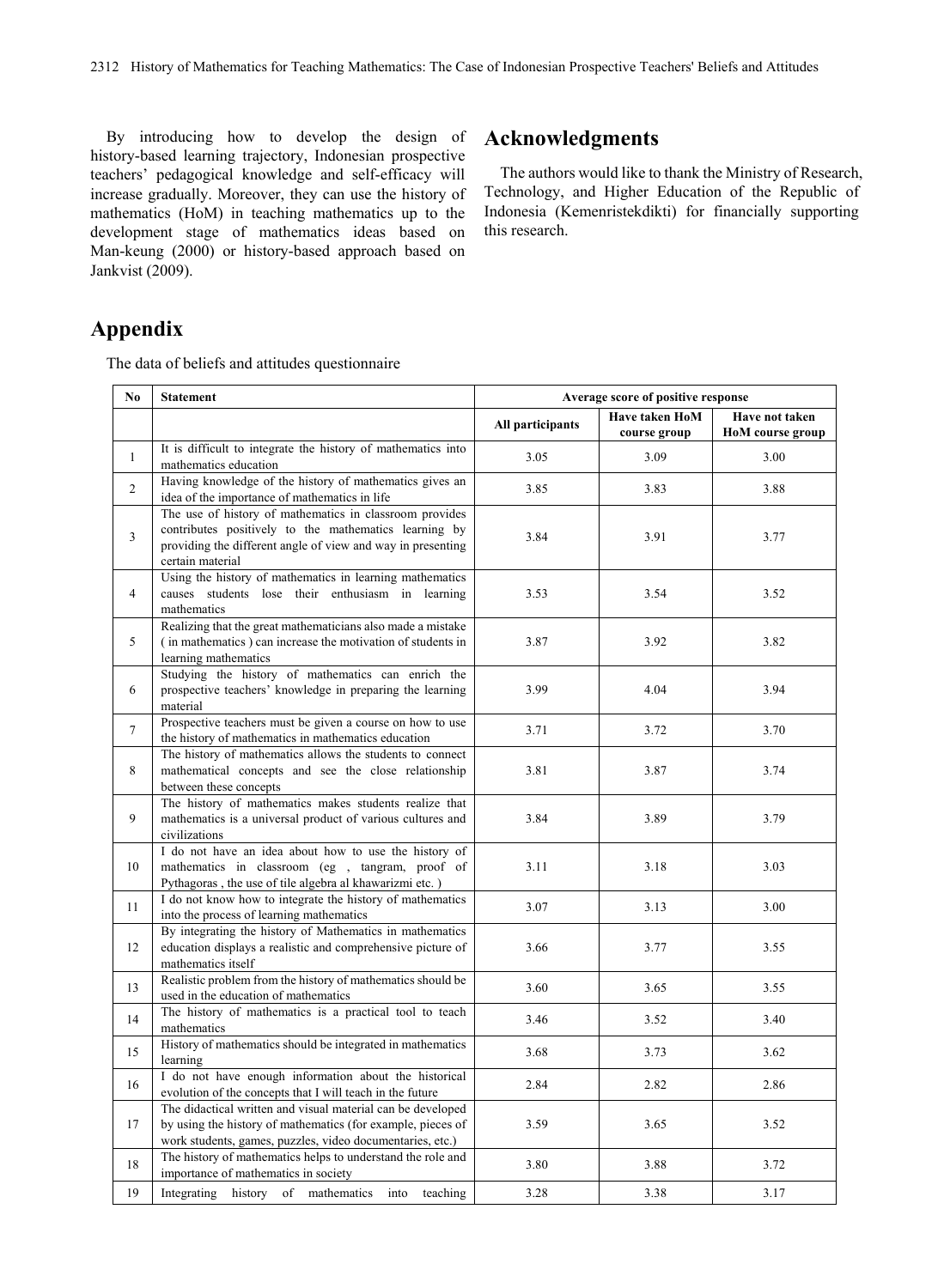|    | mathematics increases students' anxiety                                                                                                                              |        |        |        |
|----|----------------------------------------------------------------------------------------------------------------------------------------------------------------------|--------|--------|--------|
| 20 | The inclusion of the history of mathematics in the education<br>of mathematics disrupts the process of learning mathematics                                          | 3.50   | 3.64   | 3.35   |
| 21 | The history of mathematics allows students to reinvent the<br>concept of mathematics by using their the talents and<br>experiences                                   | 3.77   | 3.83   | 3.71   |
| 22 | If the history of mathematics is integrated with mathematics<br>education curriculum in schools, it will increase the burden<br>of teachers and students             | 3.08   | 3.11   | 3.06   |
| 23 | Investigating original sources of mathematics allows<br>teachers and students to pay attention to the advantages of<br>modern mathematics                            | 3.53   | 3.58   | 3.49   |
| 24 | History of mathematics-based Learning activities does not<br>attract the students' interest                                                                          | 3.19   | 3.19   | 3.19   |
| 25 | History of Mathematics helps change the atmosphere of<br>learning in the classroom from just transferring knowledge<br>to constructing knowledge                     | 3.63   | 3.64   | 3.62   |
| 26 | History -based learning activities must be included in the<br>mathematics education curriculum                                                                       | 3.39   | 3.40   | 3.37   |
| 27 | Prospective Teachers should have knowledge and idea of<br>the development of the concepts                                                                            | 3.77   | 3.85   | 3.68   |
| 28 | The history of mathematics makes us pay attention to the<br>contributions of mathematics to the other discipline of<br>science (e.g. Astronomy) and the relationship | 3.62   | 3.67   | 3.57   |
| 29 | Comparison between the old and modern concepts of<br>mathematics helps students understand math                                                                      | 3.68   | 3.72   | 3.64   |
| 30 | I do not think of to perform a teaching using history of<br>mathematics-based activities                                                                             | 3.16   | 3.22   | 3.10   |
| 31 | Doing history -based mathematics learning is wasting time                                                                                                            | 3.27   | 3.34   | 3.20   |
| 32 | Knowing the developments of certain topics in mathematics<br>which is being studied allows students to study the topic<br>better                                     | 3.57   | 3.60   | 3.54   |
| 33 | It is not important to integrate the history of mathematics<br>into teaching mathematics                                                                             | 3.50   | 3.59   | 3.41   |
|    | Total score                                                                                                                                                          | 116.27 | 117.89 | 114.51 |

#### **REFERENCES**

- [1] Alpaslan, M., Isiksal, M., &Haser, C. (2011). The development of attitudes and beliefs questionnaire towards using history of mathematics in mathematics education. In Proceedings of the seventh congress of the European society for research in mathematics education (pp. 1661-1669).
- [2] Alpaslan, M., Işıksal, M., &Haser, Ç. (2014). Pre-service mathematics teachers' knowledge of history of mathematics and their attitudes and beliefs towards using history of mathematics in mathematics education. Science & Education, 23(1), 159-183.
- [3] Bütüner, S. Ö. (2016). The use of concrete learning objects taken from the history of mathematics in mathematics education. International Journal of Mathematical Education in Science and Technology, 47(8), 1156-1178.
- [4] Clark, K. M. (2012). History of mathematics: Illuminating understanding of school mathematics concepts for prospective mathematics teachers. Educational Studies in Mathematics, 81(1), 67-84.
- [5] DeBellis, V. A., & Goldin, G. A. (2006). Affect and

meta-affect in mathematical problem solving: Are presentational perspective. Educational Studies in Mathematics, 63, 131-147.

- [6] Ekawati, R., Fiangga, S., & Siswono, T. Y. E. (2018, November). Historical aspect of mathematics on Indonesian mathematics textbook. In IOP Conference Series: Materials Science and Engineering (Vol. 434, No. 1, p. 012001). IOP Publishing.
- [7] Fachrudin, A. D., & Putri, R. I. I. (2014). Building Students' Understanding of Quadratic Equation Concept Using Naïve Geometry. Indonesian Mathematical Society Journal on Mathematics Education, 5(2), 192-202.
- [8] Fachrudin, A. D., Putri, R. I. I., Kohar, A. W., &Widadah, S. (2018). Developing a Local Instruction Theory for Learning the Concept of Solving Quadratic Equation Using Babylonian Approach. In Journal of Physics: Conference Series (Vol. 1108, No. 1, p. 012069). IOP Publishing.
- [9] Fachrudin, A. D., Ekawati, R., Kohar, A. W., Widadah, S., Kusumawati, I. B., & Setianingsih, R. (2019, December). Ancient China history-based task to support students' geometrical reasoning and mathematical literacy in learning Pythagoras. In Journal of Physics: Conference Series (Vol. 1417, No. 1, p. 012042). IOP Publishing.
- [10] Fauvel, J., & van Maanen, J. A. (Eds.). (2006). History in mathematics education: The ICMI study (Vol. 6). Springer